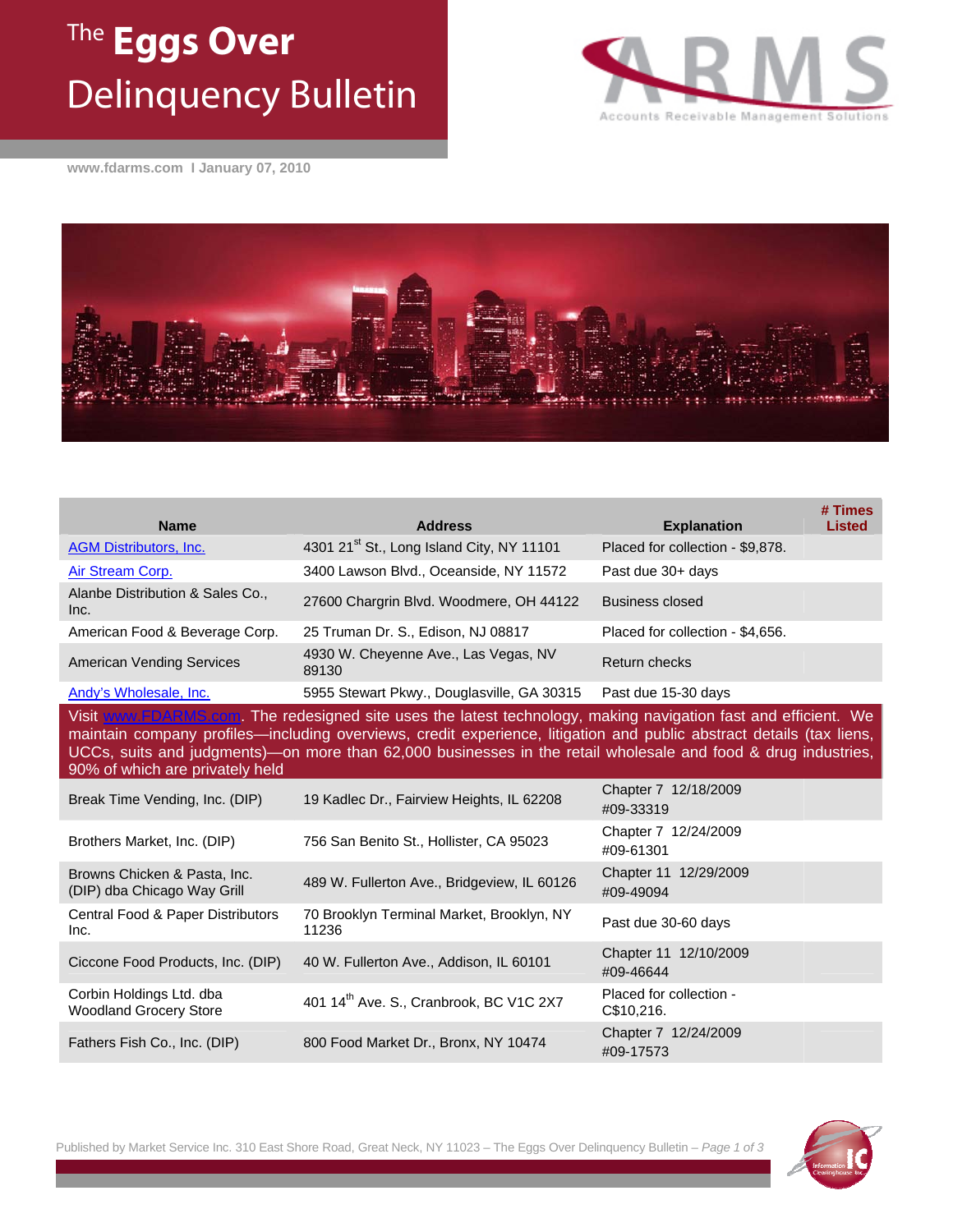| <b>Name</b>                                                              | <b>Address</b>                                      | <b>Explanation</b>                                               | # Times<br><b>Listed</b> |
|--------------------------------------------------------------------------|-----------------------------------------------------|------------------------------------------------------------------|--------------------------|
| Five Star Foods Inc.                                                     | 275 Veterans Blvd., Rutherford, NJ 07070            | Past due 60+ days                                                |                          |
| Food World Enterprises, Inc. (DIP)<br>dba Bloomingdale Food World        | 78 Main St., Bloomingdale, NJ 07403                 | Chapter 7 12/17/2009<br>#09-43989                                |                          |
| Fresh Start Produce, Inc.                                                | 1250 W. 42 <sup>nd</sup> St., Chicago, IL 60609     | Placed for collection - \$57,662.<br>(PACA Claim)                |                          |
| <b>Galy Wholesale Grocery</b>                                            | 696 Newark Tpke. Kearny, NJ 07032                   | Past due 60+ days                                                |                          |
| Georgia Food Management                                                  | 718 Myrtle St. NW, Gainesville, GA 30501            | Return check                                                     |                          |
| Georgia Peach Corp. dba Sugar<br><b>Plum Fairy Baking Company</b>        | 13008 Halldale Ave., Gardena, CA 90240              | Final demand sent                                                |                          |
| Hawk Vending Services, Inc.                                              | 1160 Fisher Ave., Medford, OR 97504                 | Return check                                                     |                          |
| Hill City Oil Company, Inc. dba<br>Jubilee                               | 1409 Dunn St., Houma, LA 70360                      | Return check                                                     |                          |
| Industrial Catering, Inc. dba<br>Canyon State Foods                      | 3820 S. 28 <sup>th</sup> St., Phoenix, AZ 85040     | Placed for collection - \$64,136                                 |                          |
| K & L Ranch Inc.                                                         | 204 Albion Ave., Paterson, NJ 07502                 | Suit - \$10,376.                                                 |                          |
| Kims Provision Co., Inc. dba U S<br><b>Meat</b>                          | D-2 Hunts Point Co-op Market, Bronx, NY<br>10474    | <b>Return checks</b>                                             |                          |
| Market Dujour LLC dba Dujour                                             | 379 Lancaster Ave., Haverford, PA 19041             | Past due 2+ months                                               |                          |
| Mesta Food Inc.                                                          | 2526 50 <sup>th</sup> St., Woodside, NY 11377       | Judgment - \$19,084                                              | 4                        |
| <b>Monticello Meat Market Inc.</b>                                       | 36 Forestburg Rd., Monticello, NY 12701             | Judgment - \$3273                                                |                          |
| Napoli & Sons Meats, Inc. (DIP)<br>dba Napoli Meats; Brooklyn<br>Sausage | 385 Sheffield Ave., West Babylon, NY 11704          | Bankruptcy case #09-72773<br>converted to Chapter 7<br>12/9/2009 | $\overline{2}$           |
| Penn Mart Supermarkets Inc dba<br>Penn Mart Thriftway                    | 98 Penn Mart Shopping Ctr., New Castle, DE<br>19720 | Business closed                                                  |                          |
| Peterson's Supermarket, Inc.                                             | 404 9 <sup>th</sup> St., Gothenburg, NE 69138       | Return checks                                                    |                          |
| Pomona Rancho Market                                                     | 2277 N. Garey Ave., Pomona, CA 91766                | Placed for collection - \$11,296.                                |                          |
| Premier Vending, Inc.                                                    | 6152 W. Detroit St., Chandler, AZ 85226             | Return check                                                     |                          |
| RGV Seafood, LLC (DIP)                                                   | 109 S. J Street, Harlingen, TX 78551                | Chapter 7 12/18/2009<br>#09-10750                                |                          |
| <b>Rock River Provision Co., Inc.</b>                                    | 3309 W. Rock Falls Rd., Rock Falls, IL 61071        | <b>Business closed</b>                                           |                          |
| Samzy Distributors, Inc.                                                 | 535 Wortman Ave., Brooklyn, NY 11208                | Placed for collection - \$8,064                                  | 4                        |
| STCS, Inc. dba Grocery<br>Warehouse Co.                                  | 308 Industrial Park, Mercedes, TX 78570             | Return check                                                     |                          |
| Supermarket Hong Phat LLC                                                | 1601 Summit Ave., Plano, TX 75074                   | State tax lien - \$20,492                                        |                          |
| T K Corporation dba H G Hill<br>Grocery                                  | 1155 Dogwood Ln., Burns, TN 37029                   | Past due 60 days                                                 |                          |